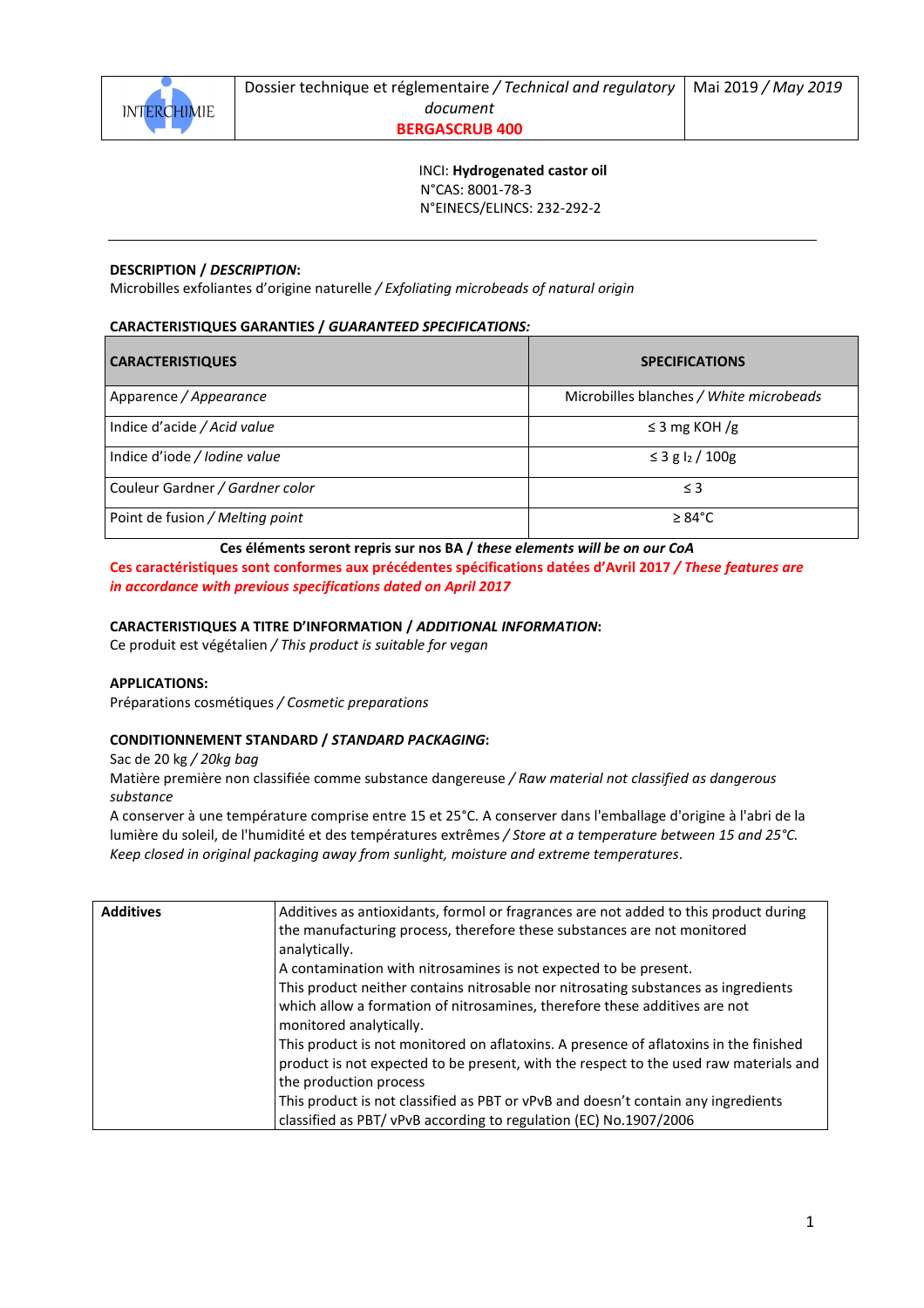

Dossier technique et réglementaire */ Technical and regulatory document* **BER** 

|  |  | <b>RGASCRUB 400</b> |  |
|--|--|---------------------|--|

| Allergen                          | For the production of this product none ingredients are used that are listed as         |
|-----------------------------------|-----------------------------------------------------------------------------------------|
|                                   | allergens according to annex III (no. 67 - 92) regulation (EC) No.1223/2009.            |
|                                   | Therefore, these ingredients are not monitored analytically.                            |
|                                   | This product is not derived from gluten containing cereals. The raw material castor     |
|                                   | oil is not representing a natural source of gluten source for gluten. Therefore, gluten |
|                                   | is not monitored analytically. This product is not derived from nuts (allergen          |
|                                   | associated); analyses, to determine nut allergens in traces are not performed           |
| <b>Animal Testing</b>             | This product has not been tested on animals in terms of regulation (EC)                 |
|                                   | No.1223/2009, Article 18                                                                |
| <b>BSE - Bovine Spongiform</b>    | This product is derived from vegetable raw materials and doesn't therefore not          |
| Encephalopathy                    | represent a source for BSE/TSE pathogens                                                |
| California Prop 65                | Substances listed in California Proposition 65 are not used as ingredients              |
| Carcinogenic, Mutagenic           | This product is not rated as a CMR (category 1A, 1B, and 2) and doesn't contain any     |
| and Reprotoxic (CMR)              | ingredients rated as CMR (category 1A, 1B, and 2) according to regulation (EC)          |
|                                   | No.1223/2009 in association with regulation (EC) No.1272/2008                           |
| Composition                       | Hydrogenated castor oil                                                                 |
| <b>Cosmetic</b>                   | This product is not cited in annex II or III of regulation (EC) No.1223/2009, therefore |
|                                   | the application in cosmetic preparations is not prohibited or restricted according to   |
|                                   | this regulation                                                                         |
| Cosmos / Ecocert                  | This product is compliant with COSMOS cosmetic standard                                 |
| <b>Danger</b>                     | This product is not classified as dangerous in accordance to CLP and ADR                |
| <b>Dioxane</b>                    | A contamination with 1, 4-dioxane is not expected to be present as the                  |
|                                   | manufacturing process doesn't include an ethoxylation step. Therefore 1,4-dioxane is    |
|                                   | not monitored analytically                                                              |
| <b>Ecolabel</b>                   | No data available                                                                       |
| European Pharmacopeia             | No data available                                                                       |
| Food                              | Is not a food grade product                                                             |
| <b>Genetically Modified</b>       | This product doesn't contain GMO and is not derived from a GMO.                         |
|                                   |                                                                                         |
|                                   |                                                                                         |
| <b>Organisms (GMO)</b>            | PCR analyses, to determine GMO traces are therefore not performed                       |
| <b>Inventories</b>                | Compliant with China IECSC, USA TSCA, New Zealand NZIoC, Taiwan TCSI and NCSI,          |
|                                   | Japan ENCS, Philippines PICCS, Korea KECI, Australia AICS, Canada DSL                   |
| Geographic origin (for            | India                                                                                   |
| plant)                            |                                                                                         |
| <b>Glycol ether</b>               | Glycol ether is not added to this product during the manufacturing process. The         |
|                                   | process itself doesn't expect the formation of glycol ether, therefore this product is  |
|                                   | not monitored analytically                                                              |
| Halal                             | No data available                                                                       |
| <b>Heavy Metals</b>               | This product is monitored periodically for the sum of heavy metals with a threshold     |
|                                   | value of 10 ppm (as Pb)                                                                 |
| <b>HS</b> code                    | 15162010                                                                                |
| Irradiation / ionization          | This product has not been treated with ionizing radiation during or after the           |
|                                   | manufacturing process                                                                   |
| Kosher                            | No data available                                                                       |
| Latex                             | No data available                                                                       |
| <b>Manufacturing location</b>     | India                                                                                   |
| Microbiological data              | This product is not monitored on microbiological parameters. High processing            |
|                                   | temperatures and very low water content of the final product decrease the risk of       |
|                                   | microbial contamination                                                                 |
| <b>Nanomaterials</b>              | This product doesn't contain any ingredients classified as nanomaterials according to   |
|                                   | Commission Recommendation 2011/696 and regulation (EC) No 1223/2009                     |
| <b>Nutritional data</b><br>Origin | Not concerned<br>This product is derived from vegetable castor beans (Ricinus communis) |